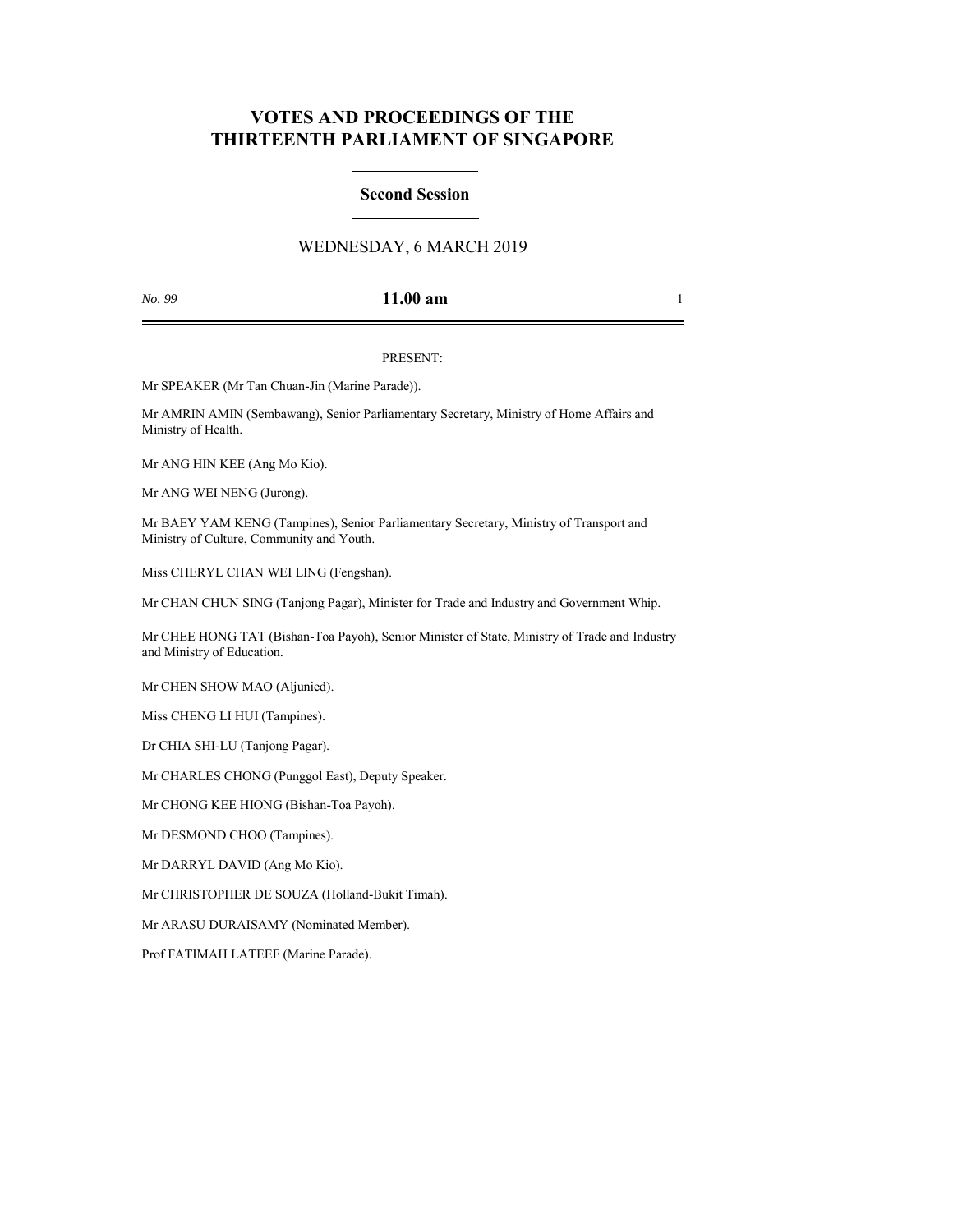Mr CEDRIC FOO CHEE KENG (Pioneer).

Ms FOO MEE HAR (West Coast).

Ms GRACE FU HAI YIEN (Yuhua), Minister for Culture, Community and Youth and Leader of the House.

Mr GAN KIM YONG (Chua Chu Kang), Minister for Health.

Mr GAN THIAM POH (Ang Mo Kio).

Mr GOH CHOK TONG (Marine Parade).

Assoc Prof DANIEL GOH PEI SIONG (Non-Constituency Member).

Mr HENG CHEE HOW (Jalan Besar), Senior Minister of State, Ministry of Defence.

Mr HENG SWEE KEAT (Tampines), Minister for Finance.

Mr TERENCE HO WEE SAN (Nominated Member).

Ms INDRANEE RAJAH (Tanjong Pagar), Minister, Prime Minister's Office, Second Minister for Finance and Second Minister for Education.

Dr INTAN AZURA MOKHTAR (Ang Mo Kio).

Dr JANIL PUTHUCHEARY (Pasir Ris-Punggol), Senior Minister of State, Ministry of Transport and Ministry of Communications and Information.

Dr AMY KHOR LEAN SUAN (Hong Kah North), Senior Minister of State, Ministry of the Environment and Water Resources and Ministry of Health.

Dr KOH POH KOON (Ang Mo Kio), Senior Minister of State, Ministry of Trade and Industry.

Mr KWEK HIAN CHUAN HENRY (Nee Soon).

Dr LAM PIN MIN (Sengkang West), Senior Minister of State, Ministry of Health and Ministry of Transport.

Er Dr LEE BEE WAH (Nee Soon).

Mr DESMOND LEE (Jurong), Minister for Social and Family Development and Second Minister for National Development and Deputy Leader of the House.

Mr LEE HSIEN LOONG (Ang Mo Kio), Prime Minister.

Mr LEE YI SHYAN (East Coast).

Mr LIANG ENG HWA (Holland-Bukit Timah).

Mr LIM BIOW CHUAN (Mountbatten), Deputy Speaker.

Mr LIM HNG KIANG (West Coast).

Prof LIM SUN SUN (Nominated Member).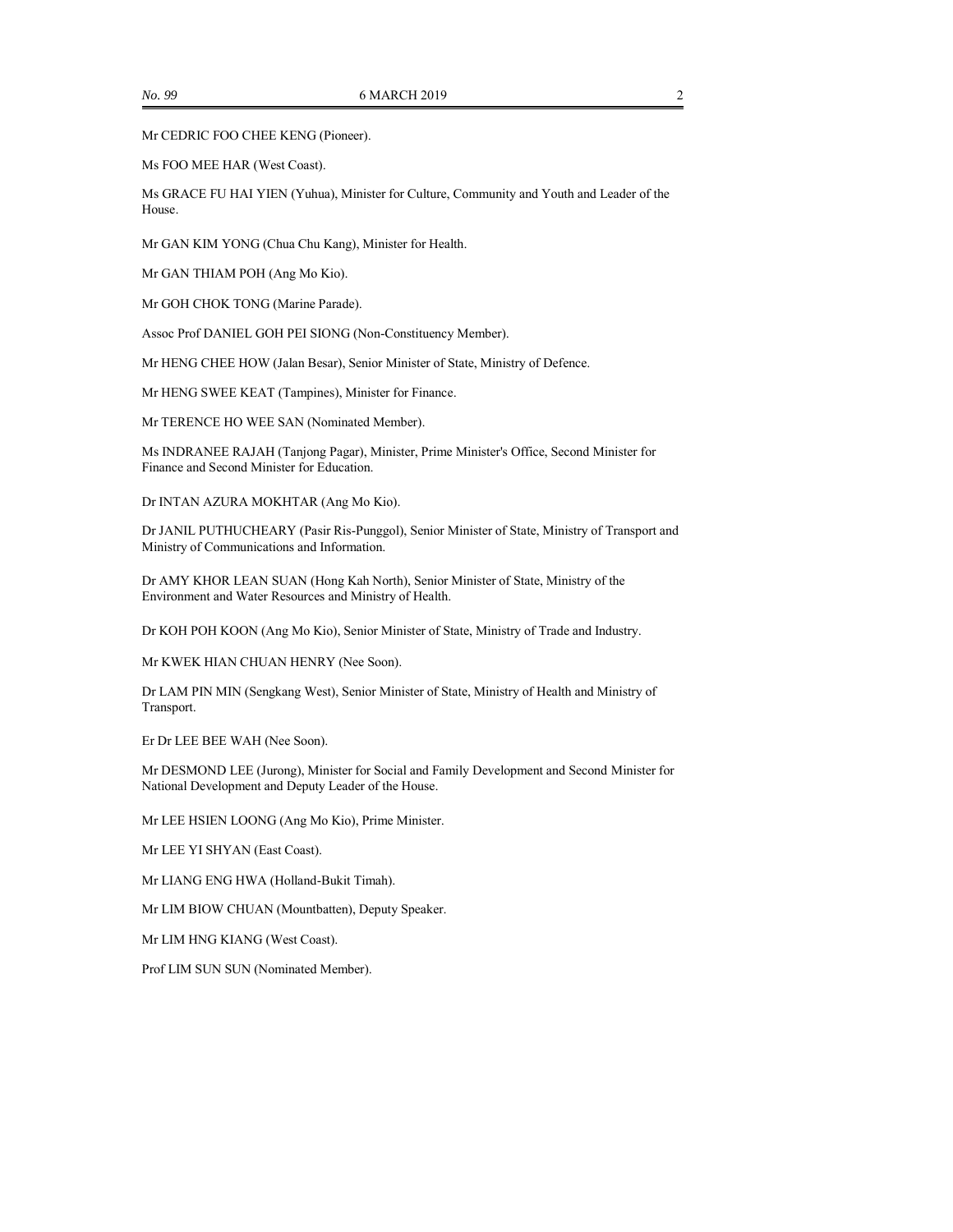Dr LIM WEE KIAK (Sembawang).

Mr LOW THIA KHIANG (Aljunied).

Ms LOW YEN LING (Chua Chu Kang), Senior Parliamentary Secretary, Ministry of Education and Ministry of Manpower.

Mr MASAGOS ZULKIFLI B M M (Tampines), Minister for the Environment and Water Resources and Minister-in-charge of Muslim Affairs.

Dr MOHAMAD MALIKI BIN OSMAN (East Coast), Senior Minister of State, Ministry of Defence and Ministry of Foreign Affairs.

Mr MOHAMED IRSHAD (Nominated Member).

Mr MUHAMAD FAISAL ABDUL MANAP (Aljunied).

Assoc Prof Dr MUHAMMAD FAISHAL IBRAHIM (Nee Soon), Senior Parliamentary Secretary, Ministry of Education and Ministry of Social and Family Development.

Mr MURALI PILLAI (Bukit Batok).

Dr LILY NEO (Jalan Besar).

Mr NG CHEE MENG (Pasir Ris-Punggol), Minister, Prime Minister's Office.

Dr NG ENG HEN (Bishan-Toa Payoh), Minister for Defence.

Mr LOUIS NG KOK KWANG (Nee Soon).

Ms ANTHEA ONG (Nominated Member).

Mr ONG TENG KOON (Marsiling-Yew Tee).

Mr ONG YE KUNG (Sembawang), Minister for Education.

Ms JOAN PEREIRA (Tanjong Pagar).

Mr LEON PERERA (Non-Constituency Member).

Ms DENISE PHUA LAY PENG (Jalan Besar).

Mr PNG ENG HUAT (Hougang).

Mr PRITAM SINGH (Aljunied).

Ms IRENE QUAY SIEW CHING (Nominated Member).

Ms RAHAYU MAHZAM (Jurong).

Mr SAKTIANDI SUPAAT (Bishan-Toa Payoh).

Mr SEAH KIAN PENG (Marine Parade).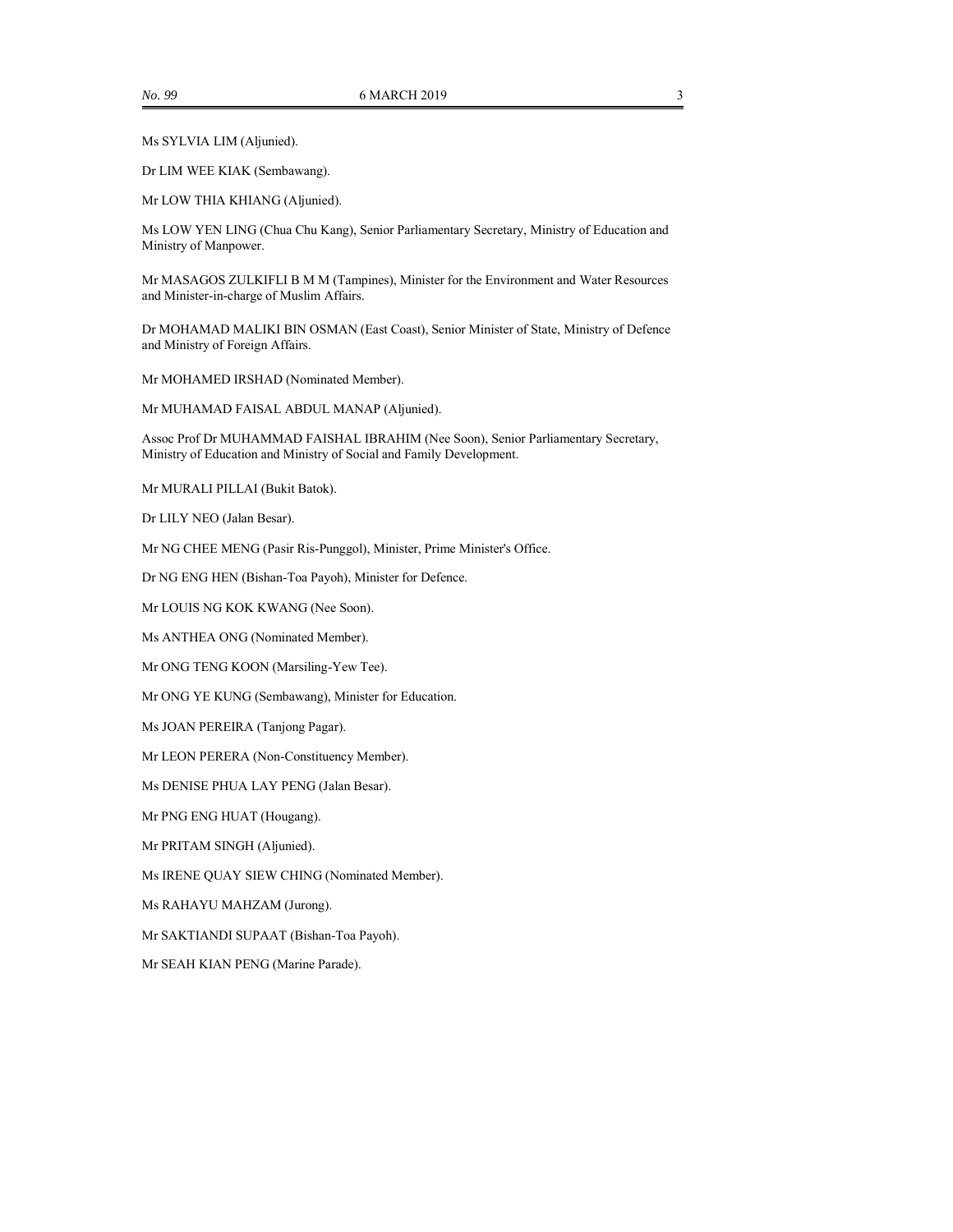Mr K SHANMUGAM (Nee Soon), Minister for Home Affairs and Minister for Law.

Ms SIM ANN (Holland-Bukit Timah), Senior Minister of State, Ministry of Communications and Information and Ministry of Culture, Community and Youth and Deputy Government Whip.

Mr SITOH YIH PIN (Potong Pasir).

Ms SUN XUELING (Pasir Ris-Punggol), Senior Parliamentary Secretary, Ministry of Home Affairs and Ministry of National Development.

Mr DENNIS TAN LIP FONG (Non-Constituency Member).

Ms JESSICA TAN SOON NEO (East Coast).

Mr SAM TAN CHIN SIONG (Radin Mas), Minister of State, Ministry of Foreign Affairs and Ministry of Social and Family Development and Deputy Government Whip.

Dr TAN WU MENG (Jurong), Senior Parliamentary Secretary, Ministry of Foreign Affairs and Ministry of Trade and Industry.

Mr PATRICK TAY TECK GUAN (West Coast).

Mr TEO CHEE HEAN (Pasir Ris-Punggol), Deputy Prime Minister and Coordinating Minister for National Security.

Dr TEO HO PIN (Bukit Panjang).

Mrs JOSEPHINE TEO (Bishan-Toa Payoh), Minister for Manpower and Second Minister for Home Affairs.

Mr TEO SER LUCK (Pasir Ris-Punggol).

Mr THARMAN SHANMUGARATNAM (Jurong), Deputy Prime Minister and Coordinating Minister for Economic and Social Policies.

Assoc Prof WALTER THESEIRA (Nominated Member).

Ms TIN PEI LING (MacPherson).

Mr EDWIN TONG CHUN FAI (Marine Parade), Senior Minister of State, Ministry of Law and Ministry of Health.

Mr VIKRAM NAIR (Sembawang).

Dr VIVIAN BALAKRISHNAN (Holland-Bukit Timah), Minister for Foreign Affairs.

Mr LAWRENCE WONG (Marsiling-Yew Tee), Minister for National Development and Second Minister for Finance.

Prof YAACOB IBRAHIM (Jalan Besar).

Mr ALEX YAM ZIMING (Marsiling-Yew Tee).

Mr YEE CHIA HSING (Chua Chu Kang).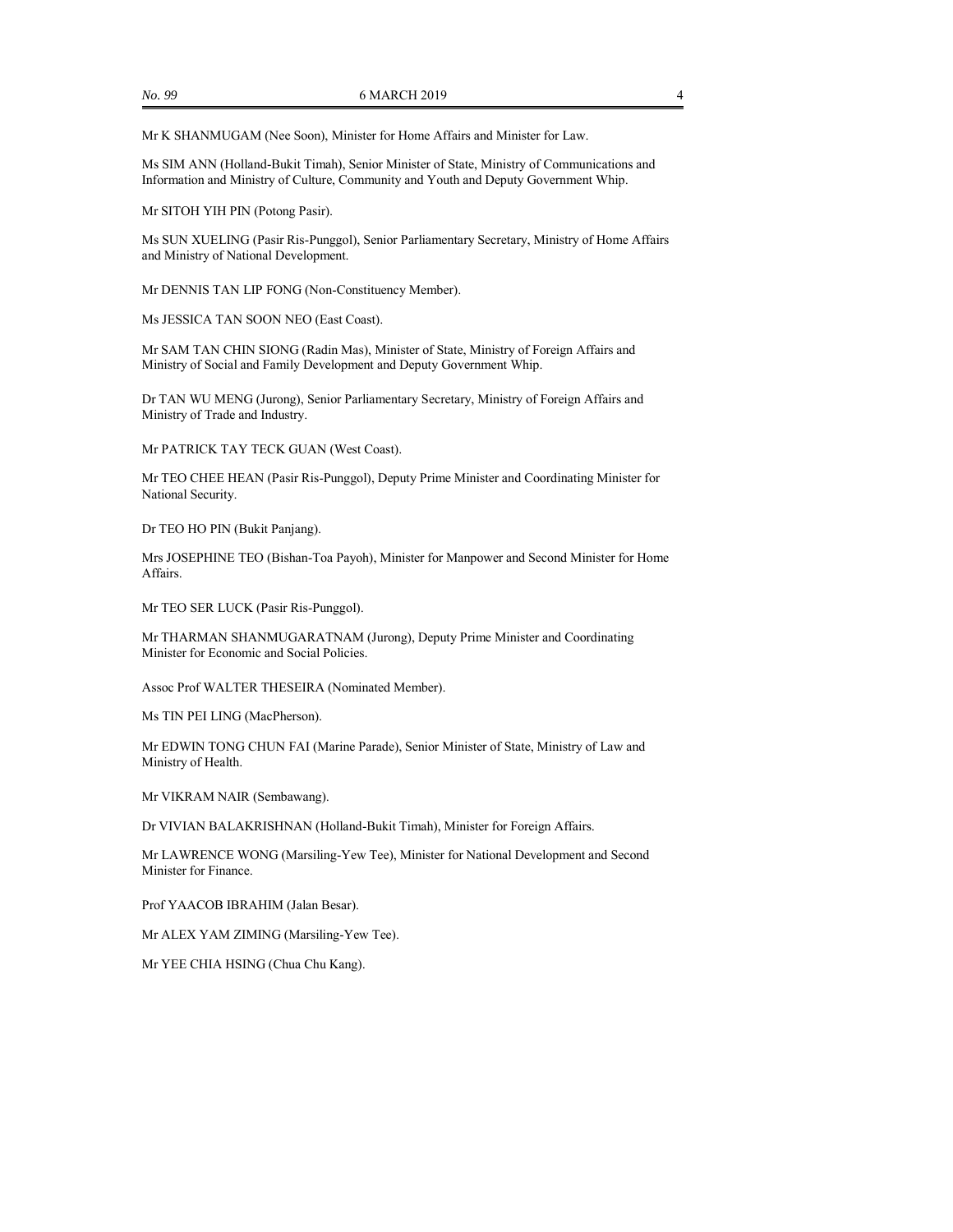Ms YIP PIN XIU (Nominated Member).

Mr MELVIN YONG YIK CHYE (Tanjong Pagar).

Mr ZAINAL SAPARI (Pasir Ris-Punggol).

Mr ZAQY MOHAMAD (Chua Chu Kang), Minister of State, Ministry of National Development and Ministry of Manpower.

#### ABSENT:

Mr DOUGLAS FOO (Nominated Member).

Mr S ISWARAN (West Coast), Minister for Communications and Information and Minister-in-charge of Trade Relations.

Mr KHAW BOON WAN (Sembawang), Coordinating Minister for Infrastructure and Minister for Transport.

Mr LIM SWEE SAY (East Coast).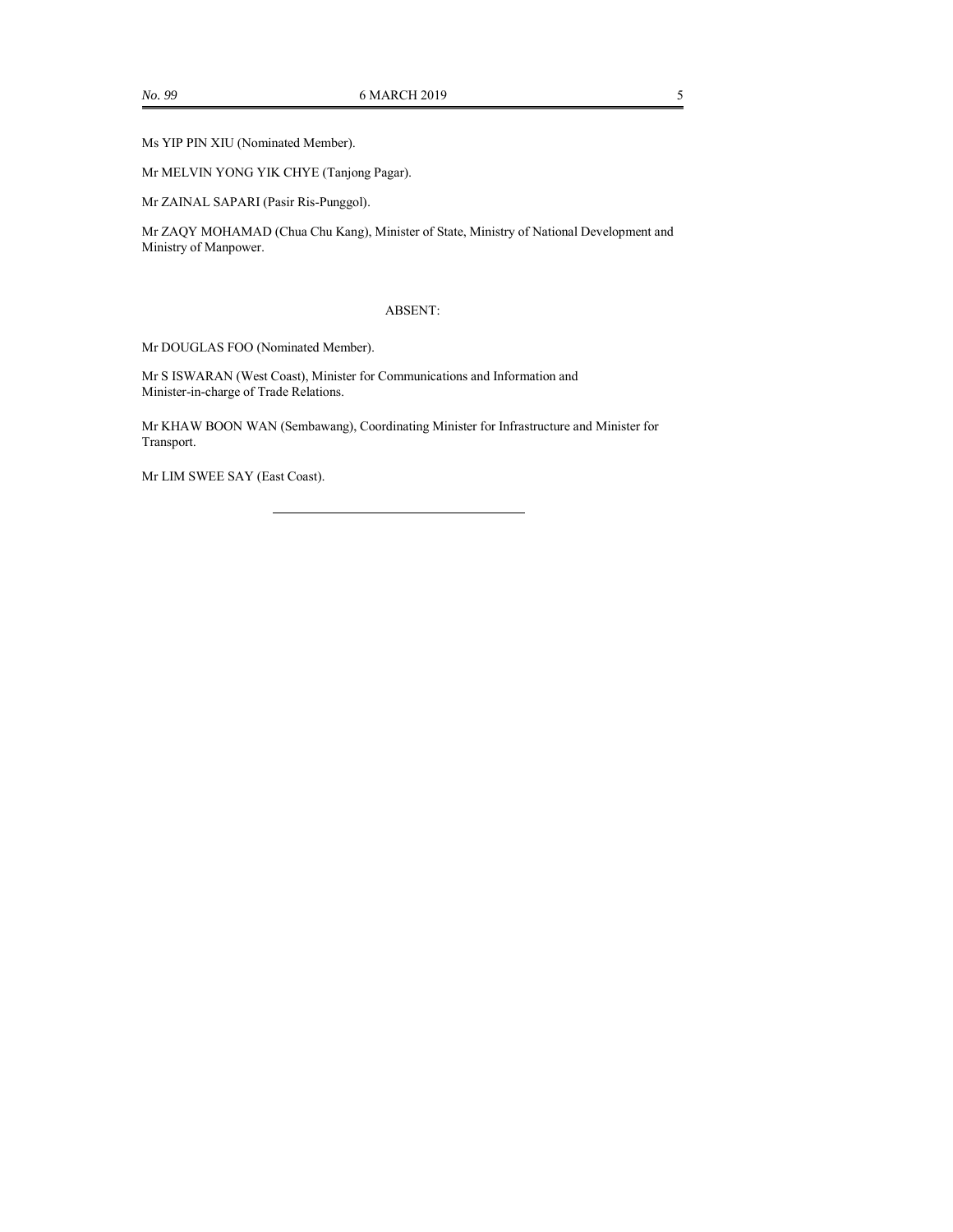- 1 Paper presented to Parliament and received by the Clerk of Parliament pursuant to Standing Order No. 31 (Presentation of Papers) and ordered to lie upon the Table:
	- 1.1 Public Utilities (Water Supply) (Amendment) Regulations 2019 Presented on 6 March 2019 (S. L. 601 of 2019).
- 2 4 Questions for Oral Answer were answered during Question Time. With leave of Speaker, 1 other Question for Oral Answer was addressed in the subsequent Committee of Supply under Head I – Ministry of Social and Family Development.
- 3 Estimates for the financial year 1 April 2019 to 31 March 2020 (Paper Cmd. 19 of 2019) Committee of Supply  $(5<sup>th</sup>$  Allotted Day) – Supply considered in the Committee:

*(In the Committee)* 

Head I – Ministry of Social and Family Development –

Debate resumed on Question, "That the total sum to be allocated for Head I of the Estimates be reduced by \$100.". – (Mr Seah Kian Peng).

Amendment, by leave, withdrawn.

The sum of \$2,902,846,300 for Head I agreed to stand part of the Main Estimates.

The sum of \$115,657,400 for Head I agreed to stand part of the Development Estimates.

Head O – Ministry of Health –

Amendment proposed, "That the total sum to be allocated for Head O of the Estimates be reduced by \$100.". – (Dr Chia Shi-Lu).

Amendment, by leave, withdrawn.

The sum of \$10,023,750,700 for Head O agreed to stand part of the Main Estimates.

The sum of \$1,698,806,800 for Head O agreed to stand part of the Development Estimates.

Head T – Ministry of National Development –

Amendment proposed, "That the total sum to be allocated for Head T of the Estimates be reduced by \$100.". – (Mr Alex Yam Ziming); Debate arising.

With the consent of Mr Deputy Speaker (Mr Charles Chong), Motion made, and Question put – Resolved, "That progress be reported now and leave be asked to sit again tomorrow.". – (Leader of the House).

Progress reported – (Leader of the House).

Committee to sit again Tomorrow.